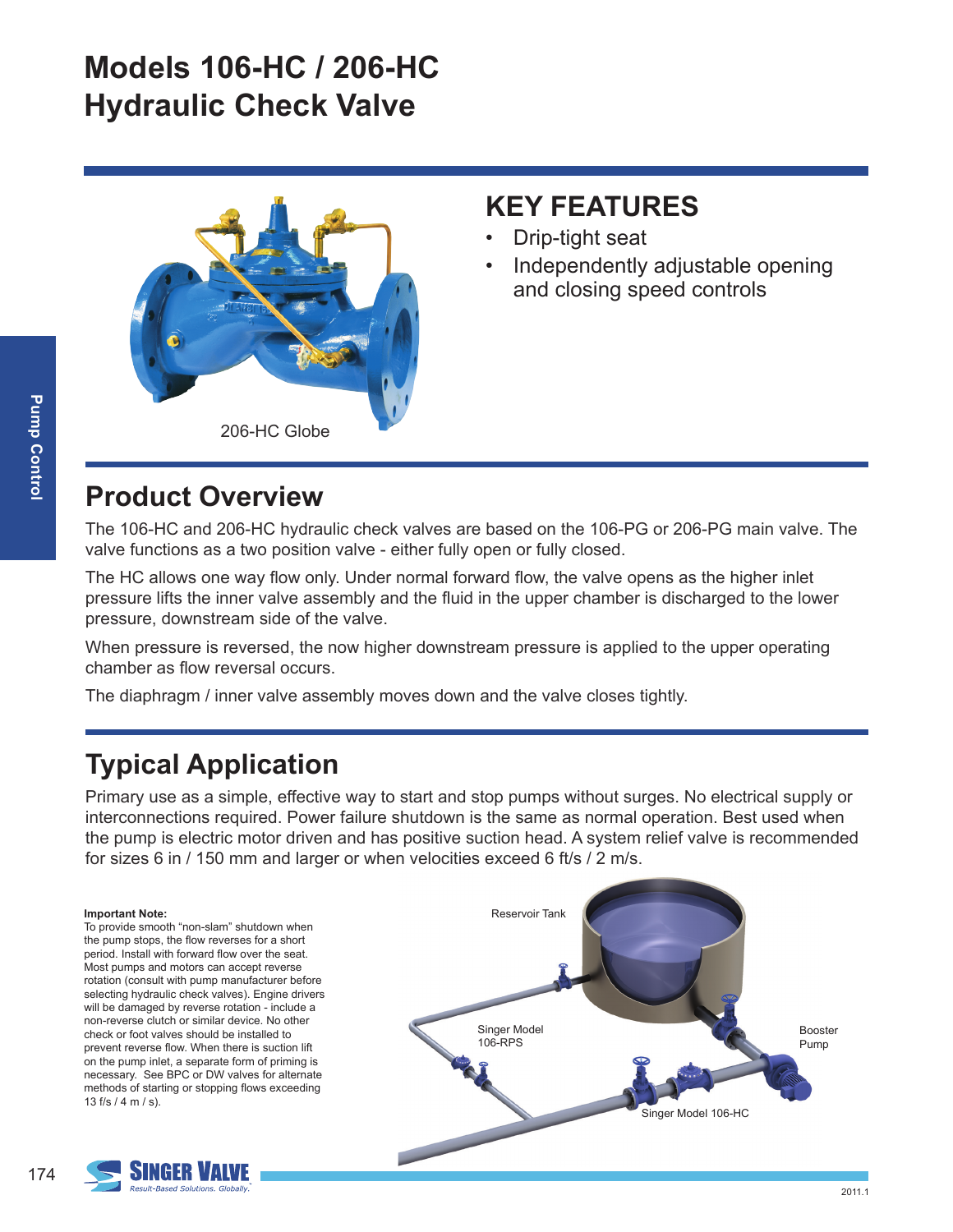# **Models 106-HC / 206-HC Hydraulic Check Valve**

#### **Schematic Drawing**



- 1. Main Valve 106-PG or 206-PG "Flow Over Seat"
- 2. Closing Speed Control
- 3. Opening Speed Control
- 4. Swing Check Valve opening
- 5. Swing Check Valve closing

The standard valve is normally installed in a horizontal pipeline with the stem oriented vertically up. Confirm other orientations before ordering.

| Type     | Pressure Rating*   |
|----------|--------------------|
| 300 SCR. | 200 psi / 13.8 bar |
| 150 FLG. | 200 psi / 13.8 bar |
| 300 FLG. | 300 psi / 20.7 bar |

\* Pressure ratings are limited by the choice of pilot components.

Schematic A-0422D

## **Standard Materials**

Standard materials for pilot system components are:

- ASTM B-62 bronze or ASTM B-16 brass
- AISI 303 / 316 stainless steel trim

## **Specifications**

- The valve shall be a Singer Valve model 106-HC / 206-HC, size "\_\_\_\_", ANSI Class 150 (ANSI 300, ANSI flanges drilled to ISO PN 10 / 16 / 25 or 40) pressure rating / flange standard, globe (angle), style valve. The Opening Speed Control shall be adjusted in the field to allow for slow opening. Closing speed should be field adjusted to permit slow closing after allowing surges through the valve and back to the source preventing damage (check with pump supplier to determine if backflow through pump is acceptable). Assembly shall be according to Schematic A-0422D.
- The valve shall open for normal direction of flow and close to prevent reverse flow. Opening and closing speeds shall be individually adjusted to prevent surges. The valve shall be installed allowing for flow over the seat (flow is in the opposite direction through the valve as compared to other standard function categories).
- Refer to Main Valve section, page 11, 106-PG / 206-PG for detailed information pertaining to valve sizes and materials, selection criteria and specifications.